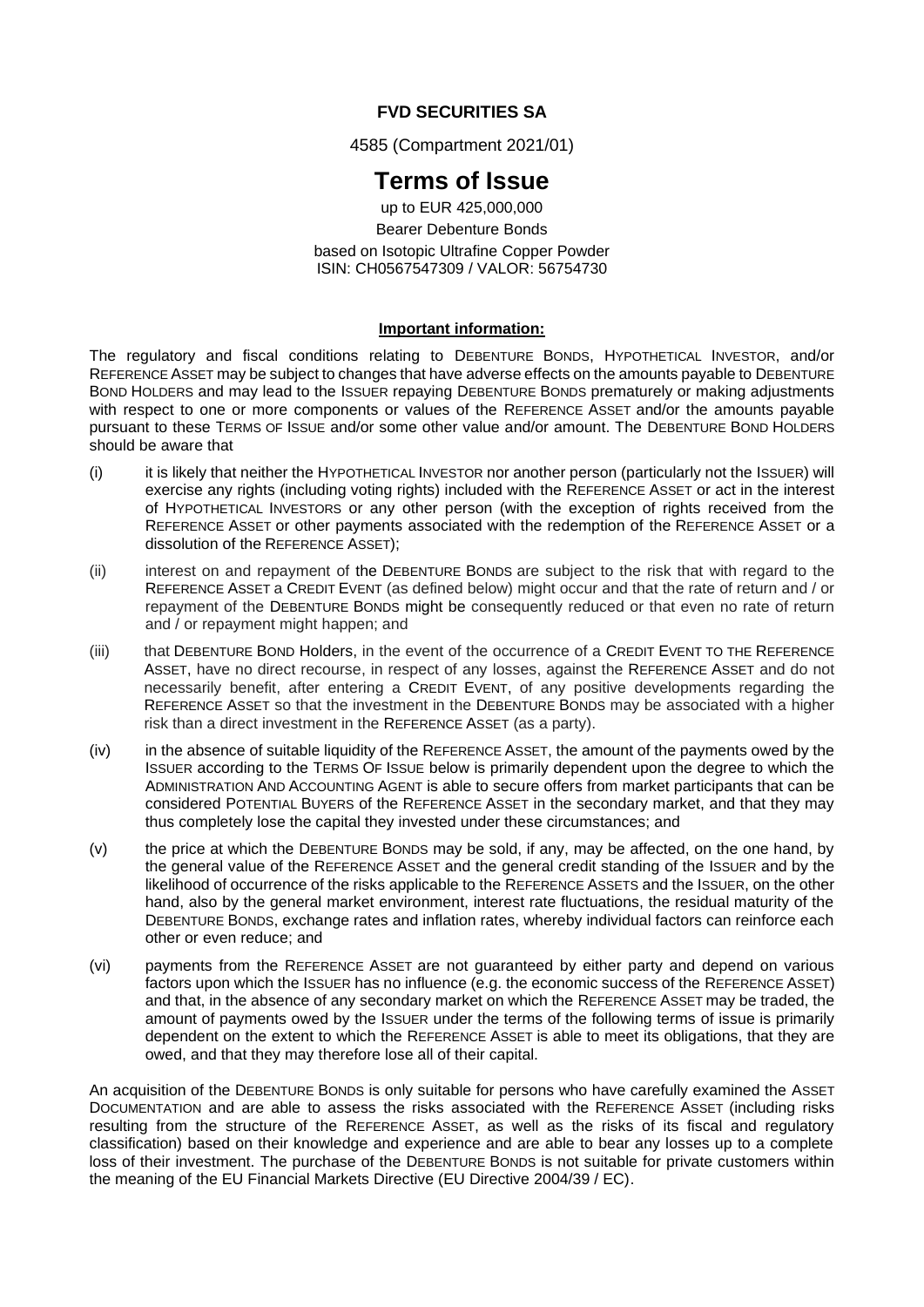#### **1 DEBENTURE BOND REGULATIONS; AMOUNTS TO BE PAID; GENERAL DEFINITIONS**

- 1.1 FVD SECURITIES SA (the "**COMPANY**"), a company in accordance with the Luxembourg Securitisation Law of 2004, as amended (the "**LAW OF 2004**"), trading on behalf and on account of 4585 (Compartment 2021/01) (the "**ISSUER**"), issues identical Debenture Bonds ("**DEBENTURE BONDS**") to bearers in the amount of the AGGREGATE NOMINAL AMOUNT and in the CURRENCY SPECIFIED, divided into up to 425 Debenture Bonds in the nominal amount of EUR 1.000.000,00 each (in words: one Million Euro) (the "**NOMINAL AMOUNT**").
- <span id="page-1-0"></span>1.2 Bearers of DEBENTURE BONDS ("**DEBENTURE BOND BEARERS**") have the right to request payment from the ISSUER pursuant to these terms and conditions ("**TERMS OF ISSUE**")
	- (a) of the INTEREST AMOUNT specified in paragraph [5;](#page-5-0) and
	- (b) the REDEMPTION AMOUNT in accordance with paragraph [6](#page-6-0) and the EARLY REDEMPTION AMOUNT in accordance with paragraph [16.](#page-12-0)

Whether and to what extent the ISSUER must render payments pursuant to these TERMS OF ISSUE largely depends on the performance of the REFERENCE ASSET. Physical delivery of the REFERENCE ASSET (or individual components) to DEBENTURE BOND HOLDERS is not permitted.

1.3 Unless the context otherwise specifies, the capitalised terms in the TERMS OF ISSUE are defined as follows:

"**AGGREGATE NOMINAL AMOUNT**" is an amount up to EUR 425,000,000,00 (in words: four hundred twenty five Million Euro) (with reopening clause after Issue Date).

"**BANK WORKING DAY**" is any day (except Saturday and Sunday) when banks in Luxembourg, Zurich and Frankfurt am Main are open for general business and when payments are processed by the TARGET2 system (the Trans-European Automated Real-time Gross Settlement Express Transfer payment system 2).

"**COST LIQUIDITY RESERVE**" refers to a liquidity reserve formed, at the discretion of the ISSUER, on the ISSUE DATE and at the end of each CALCULATION PERIOD, based on the ISSUER'S estimated payment obligations during the subsequent CALCULATION PERIOD, particularly for (i) the TRANSACTION COSTS and (ii) costs arising from the ISSUER'S providers (unless already covered under (i). The interest payments and payment obligations included in the INVESTMENT LIQUIDITY RESERVE do not count as payment obligations in this sense.

"**CLEARING HOUSE**" refers to SIX SIS AG, Baslerstrasse 100, 4600 Olten, Switzerland.

**"CREDIT EVENT"** means the occurrence of INSOLVENCY and / or NON-PAYMENT and / or a RESTRUCTURING. Such a CREDIT EVENT occurs regardless of the following circumstances or objections:

- (a) any actual or alleged lack of authority or capacity of the REFERENCE ASSET;
- (b) any actual or alleged unenforceability, illegality, impossibility or invalidity of the fulfilment of an obligation;
- (c) the application or interpretation of a law, a decision, order, ruling or notice issued by a competent court or by a competent supervisory authority, central bank, federal, state or local authority; or
- (d) the imposition or modification of foreign exchange controls, capital restrictions or similar restrictions, through a foreign exchange or other authority.

"**ISSUED NOMINAL AMOUNT**" refers to the total NOMINAL AMOUNT of each DEBENTURE BOND actually issued from time to time.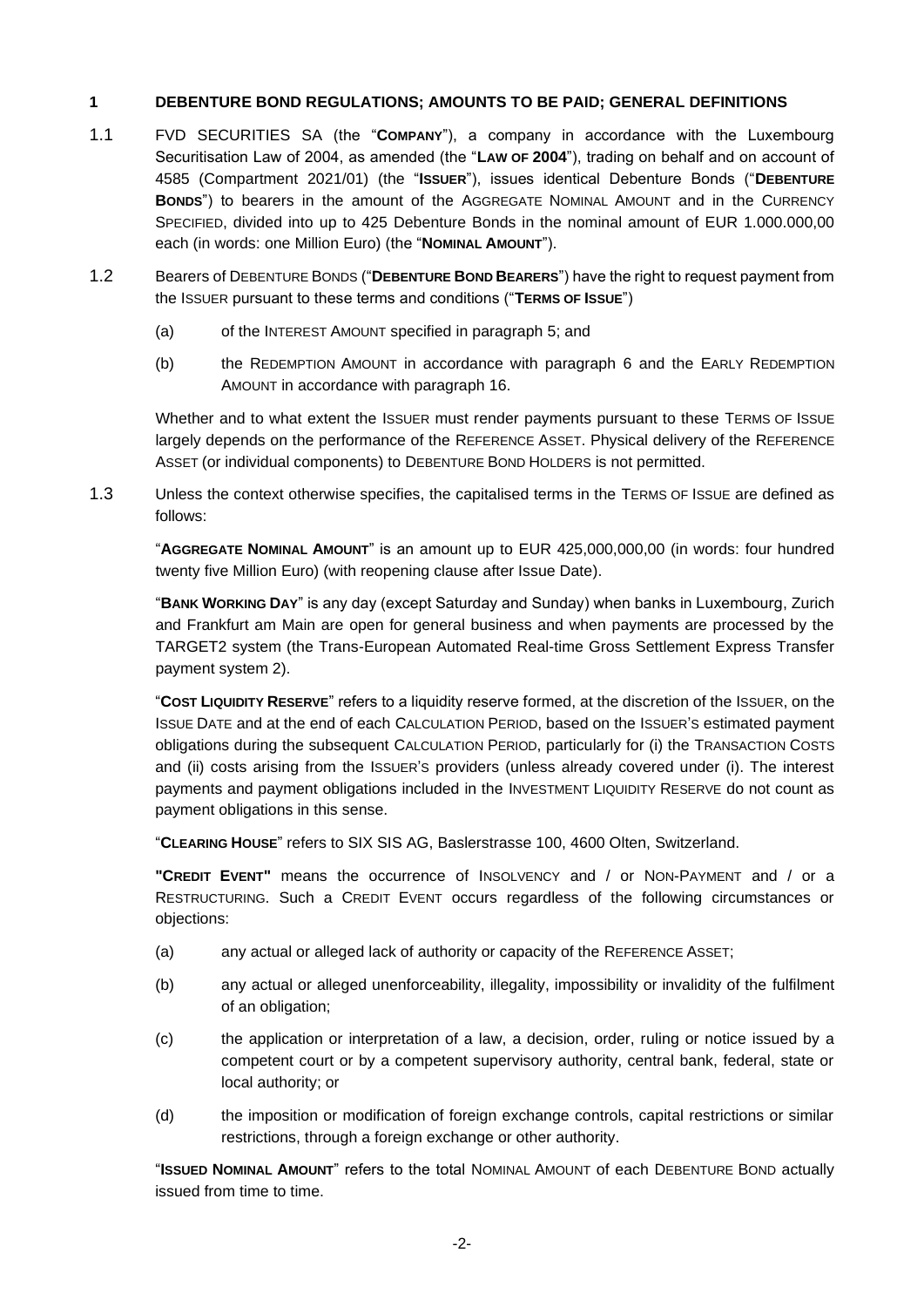"**ISSUE DATE**" is 24th of February, 2021.

"**INVESTMENT LIQUIDITY RESERVE**" refers to the difference, on the ISSUE DATE and at the end of each subsequent CALCULATION PERIOD, between (i) the sum of the subscription commitments into the REFERENCE ASSET and (ii) the amount of subscription commitments the HYPOTHETICAL INVESTOR would have already appropriated for the REFERENCE ASSET, based on the subscription commitments submitted by them and the investments into the REFERENCE ASSET.

**"INSOLVENCY"** means any of the following events:

- (a) the REFERENCE ASSET is resolved;
- (b) concerning the REFERENCE ASSET a motion to dissolve or it is put up for liquidation, and in the case of such proceedings or of such a request regarding the REFERENCE ASSET;
	- (i) the method or application leads to a finding of insolvency or bankruptcy, or the adoption of an order for relief, or of an arrangement of its dissolution or liquidation, or
	- (ii) the process or the application is not rejected within 30 calendar days of notification or application, abandoned, withdrawn or suspended;
- (c) the REFERENCE ASSET requiring the appointment of an administrator, provisional liquidator, conservator, receiver, trustee, custodian or other person with economically equivalent function for itself;
- (d) a secured party takes all or substantially all of the REFERENCE ASSETS in possession or there is a seizure, attachment, sequestration or other legal process in respect initiated on all or substantially all of the assets against circumstances of the ASSET, performed or enforced and the secured party obtains possession within 30 calendar days thereafter or such process is not dismissed within 30 calendar days thereafter, abandoned, withdrawn or suspended; or
- (e) an event, related to the REFERENCE ASSET, occurs or such an event is caused by the REFERENCE ASSET, which under the applicable laws of any jurisdiction has an economically equivalent effect as the cases referred to (including) in (a) to (d).

**"LIQUIDITY RESERVE"** refers to the sum of the COST LIQUIDITY RESERVE and the INVESTMENT LIQUIDITY RESERVE. At the end of the last Calculation Period, no Liquidity Reserve is formed.

**"LAW AMENDMENT"** means that on or after the ISSUE DATE to the decision or a change in any applicable laws or regulations (including tax legislation) or due to the promulgation of or any change in the interpretation of relevant laws or ordinances by a competent court, tribunal or regulatory authority (including the measures taken by financial authorities measures)

- (a) the REFERENCE ASSETS and / or the HYPOTHETICAL INVESTOR is no longer possible to be a party and / or exercise associated with the holding agreement rights to the extent originally agreed, and / or
- (b) the ISSUER, in fulfilling its obligations under the BEARER BONDS, has to cover higher costs (e.g. due to an increase in tax liability, tax benefit or other adverse effect on its tax position), whereas the ADMINISTRATIVE AND CALCULATION AGENT shall, after a reasonable consideration whether it incurs significantly higher costs, and communicates this to the BEARER BONDS HOLDERS, pursuant to paragraph 14, and / or
- (c) there is a change of legal, tax, accounting or regulatory treatment of the REFERENCE ASSET (including the abolition, suspension or revocation of a license or registration) which, in the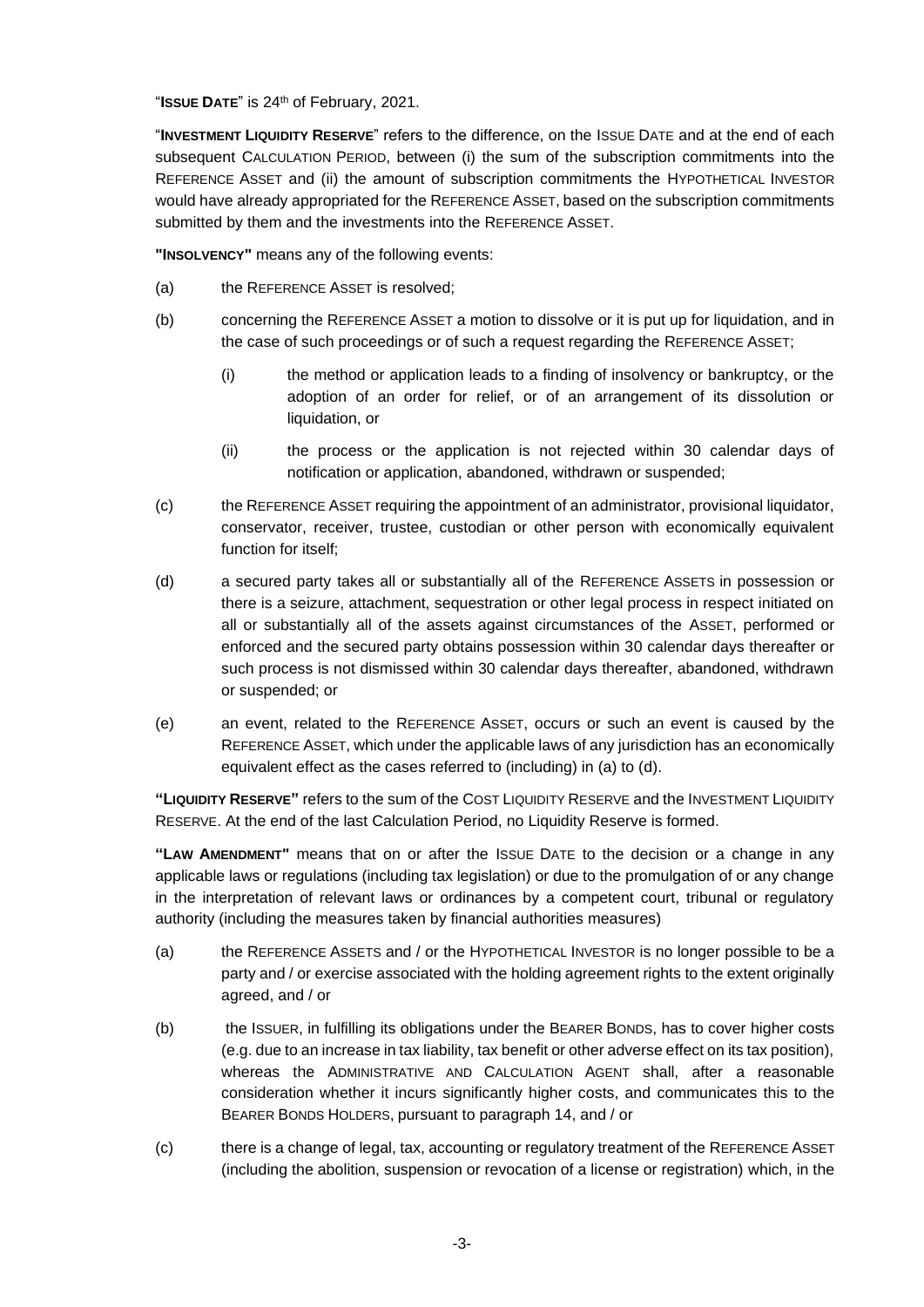reasonable opinion of the ADMINISTRATIVE AND CALCULATION AGENT, is likely to have an adverse effect on the value of the REFERENCE ASSET or HYPOTHETICAL INVESTOR; and / or

- (d) the REFERENCE ASSET or the HYPOTHETICAL INVESTOR is the subject of an investigation, proceeding or litigation with respect to a possible violation of law applicable to acts relating to or arising from the Lending by any government agency or regulatory authority; and / or
- (e) the ISSUER determines in good faith that the performance of its obligations under the BEARER BONDS or the expenditure incurred by it for simulating the investment and risk profile of the REFERENCE ASSET transactions applicable in accordance against present or future legal provisions, rules, judgments, orders or guidelines of State, administrative or legislative authorities or violence or of a court, or a change in the interpretation thereof, is wholly or partly, unlawful, illegal or prohibited for other reasons or will be.

"**MANAGEMENT FEE**" is up to 0,30% p.a. based on the AGGREGATE NOMINAL AMOUNT, plus any applicable value added tax, which includes the fees of the Agents and is payable monthly in arrears.

"**MATURITY DATE**" will be 24th of February 2031.

**"NON-PAYMENT"** is when the REFERENCE ASSET (after the occurrence of any conditions for the beginning of such period of grace) fails in relation to one or more Obligations, after the expiration of an applicable, on the in question, liability grace period, due and relevant liabilities to be paid to the place of performance in accordance with applicable agreements at the time of failure conditions payments, the total amount corresponds of at least EUR 1,000,000 (in words: one million Euro) (or its equivalent in the respective liabilities).

**"PAYING AGENT"** is ISP Securities Ltd., Bellerivestrasse 45, 8034 Zurich, Switzerland.

**"RESTRUCTURING"** means that with respect to one or more liabilities of the REFERENCE ASSET, for which the total amount is at least EUR 1,000,000 (in words: one million Euro) (or its equivalent in the respective liability currency), one or more of the below described events happen, one or more events occur for one or more holders of the respective liability, an agreement between the REFERENCE ASSET or authority has been established, which is sufficient to bind all holders of the liability, or a notice or otherwise, all holders of the respective liability bound by a binding order by the REFERENCE ASSET or an authority, and such event is not expressly regulated already at the time of the issue or at the time the liability arose:

- (a) a reduction of the stated interest rate or amount of interest or the amount of contractual interest accrued thereon;
- (b) a reduction of the agreed amounts to be paid upon maturity or at redemption dates;
- (c) a postponement or delay of one or more dates for
	- (i) the payment or accrual of interest or
	- (ii) the payment of principal or premiums;
- (d) an adverse change in the rank of a liability in the payment hierarchy, which leads to a subordination of this liability against another liability;
- (e) any change in the currency or composition of interest or principal payments where the occurrence of, agreement to or announcement of a, referred to in (a) to (e), event is not considered a restructuring, if it takes place as a result of administrative, accounting, taxation or other technical adjustment, which in the context of the ordinary course of business is done or due to circumstances that are related directly or indirectly to a deterioration in the creditworthiness or financial condition of the REFERENCE ASSET.

**"SPECIFIED CURRENCY"** is EUR.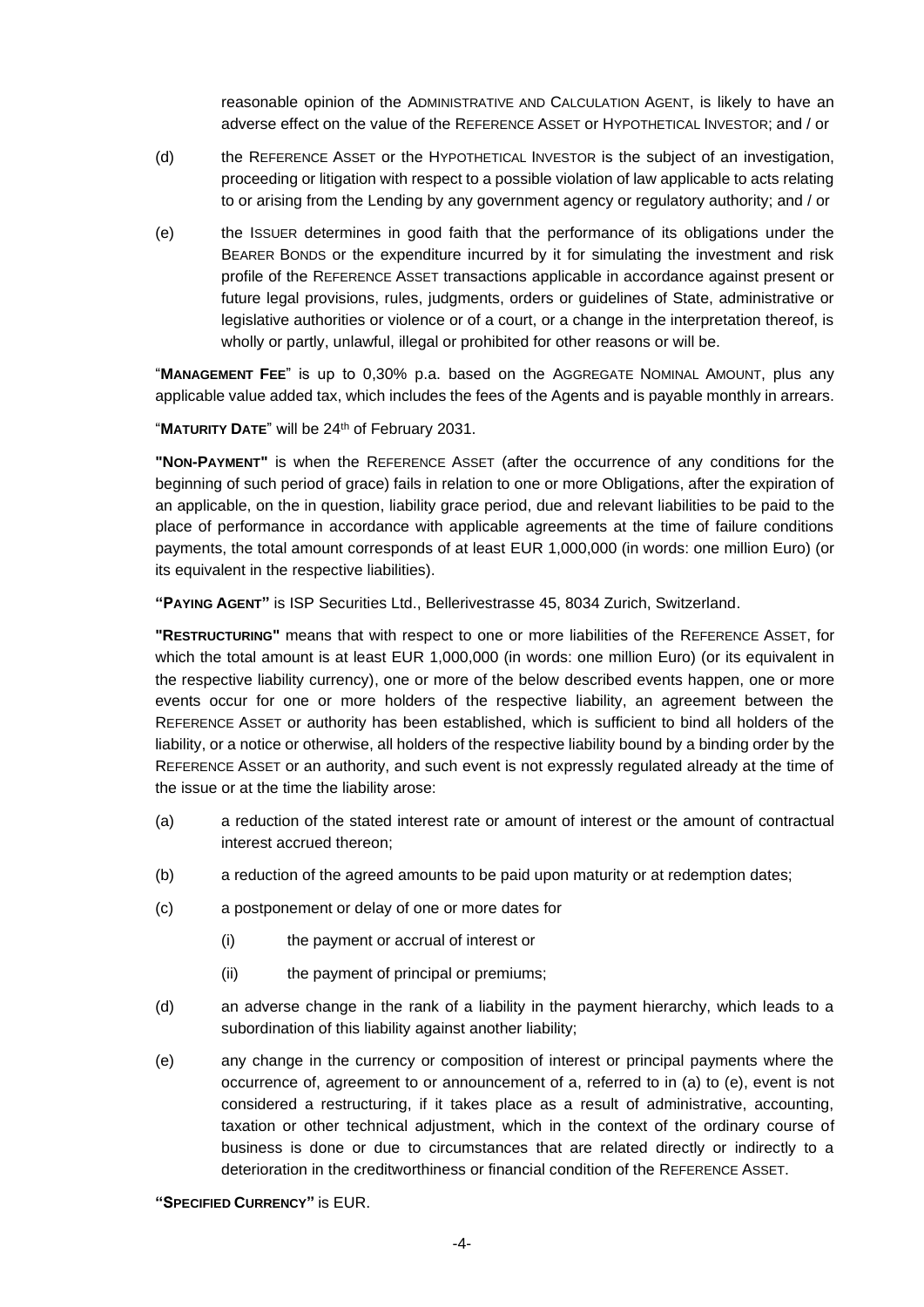"**TRANSACTION COSTS**" refers to the (i) COMPARTMENT MANAGEMENT FEE and (ii) all the ISSUER'S costs, fees and expenses directly or indirectly associated with 4585 (Compartment 2021/01) of the ISSUER with regard to the relevant CALCULATION PERIOD, including all costs, fees and expenses relating to (A) the purchase and sale of COMPARTMENT ASSETS and the issuance and management of DEBENTURE BONDS (collectively referred to as the "**TRANSACTIONS**"), (B) intervention of third parties as providers associated with the TRANSACTIONS and the management of the ISSUER'S 4585 (Compartment 2021/01), (C) the establishment and liquidation of the ISSUER'S 4585 (Compartment 2021/01), (D) the preparation of tax returns, and (E) all direct or indirect taxes associated with the ISSUER'S 4585 (Compartment 2021/01), each insofar as (1) the MANAGEMENT FEE and (2) these costs, fees and expenses are not directly borne by the PAYING AGENT and/or ADMINISTRATION AND ACCOUNTING AGENT.

"**VALUATION DAY**" is every CALCULATION DETERMINATION DATE, the FINAL VALUATION DAY and the EARLY VALUATION DAY.

## **2 STATUS**

The DEBENTURE BONDS constitute direct, unsecured and non-subordinated liabilities of the ISSUER that rank equally among each other and with all other outstanding, unsecured and non-subordinated liabilities of the ISSUER relating to 4585 (Compartment 2021/01), unless any compelling legal provisions specify otherwise.

## **3 COLLECTIVE CUSTODY; TRANSFERABILITY**

- 3.1 DEBENTURE BONDS are securitised by one or more bearer collective certificates without interest vouchers and are deposited with the CLEARING HOUSE. Unless required by law, no physical DEBENTURE BONDS are issued. DEBENTURE BOND HOLDERS are entitled to co-ownership certificates within the bearer collective certificates. DEBENTURE BOND HOLDERS have no right to receive physical DEBENTURE BONDS. DEBENTURE BONDS are transferable in accordance with the applicable law and any applicable rules and procedures of the CLEARING HOUSE.
- 3.2 In securities clearing, DEBENTURE BONDS are transferable in units of one DEBENTURE BOND or an integer multiple thereof.
- 3.3 Existing and future claims for payment of INTEREST AMOUNTS pursuant to paragraph [5](#page-5-0) may only be transferred together with DEBENTURE BONDS and DEBENTURE BONDS may only be transferred together with existing and future claims for payment of INTEREST AMOUNTS. A transfer of DEBENTURE BONDS is carried out without identifying a pro rata claim for payment of INTEREST AMOUNTS.

#### **4 REFERENCE ASSET**

- 4.1 The "**REFERENCE ASSET**" is an asset held by a HYPOTHETICAL INVESTOR and consisting of
	- (a) the CASH COMPONENT (see paragraph [4.2\)](#page-5-1), which may even have a negative balance,
	- (b) the REPAYMENT COMPONENT.
	- (c) the INVESTMENT COMPONENT;

On the ISSUE DATE, the REFERENCE ASSET is solely comprised of the CASH COMPONENT. After the ISSUE DATE, the CASH COMPONENT with incoming or outgoing payments is (i) reduced to include all payments made by the HYPOTHETICAL INVESTOR in association with purchase of the REFERENCE ASSET and (ii) increased to include all payments received by the HYPOTHETICAL INVESTOR in association with the REFERENCE ASSET, whereby the CASH COMPONENT may also have a negative balance. The "REPAYMENT COMPONENT" is formed after the ISSUE DATE to reflect all payments that the HYPOTHETICAL INVESTOR receives in return for the REFERENCE ASSET.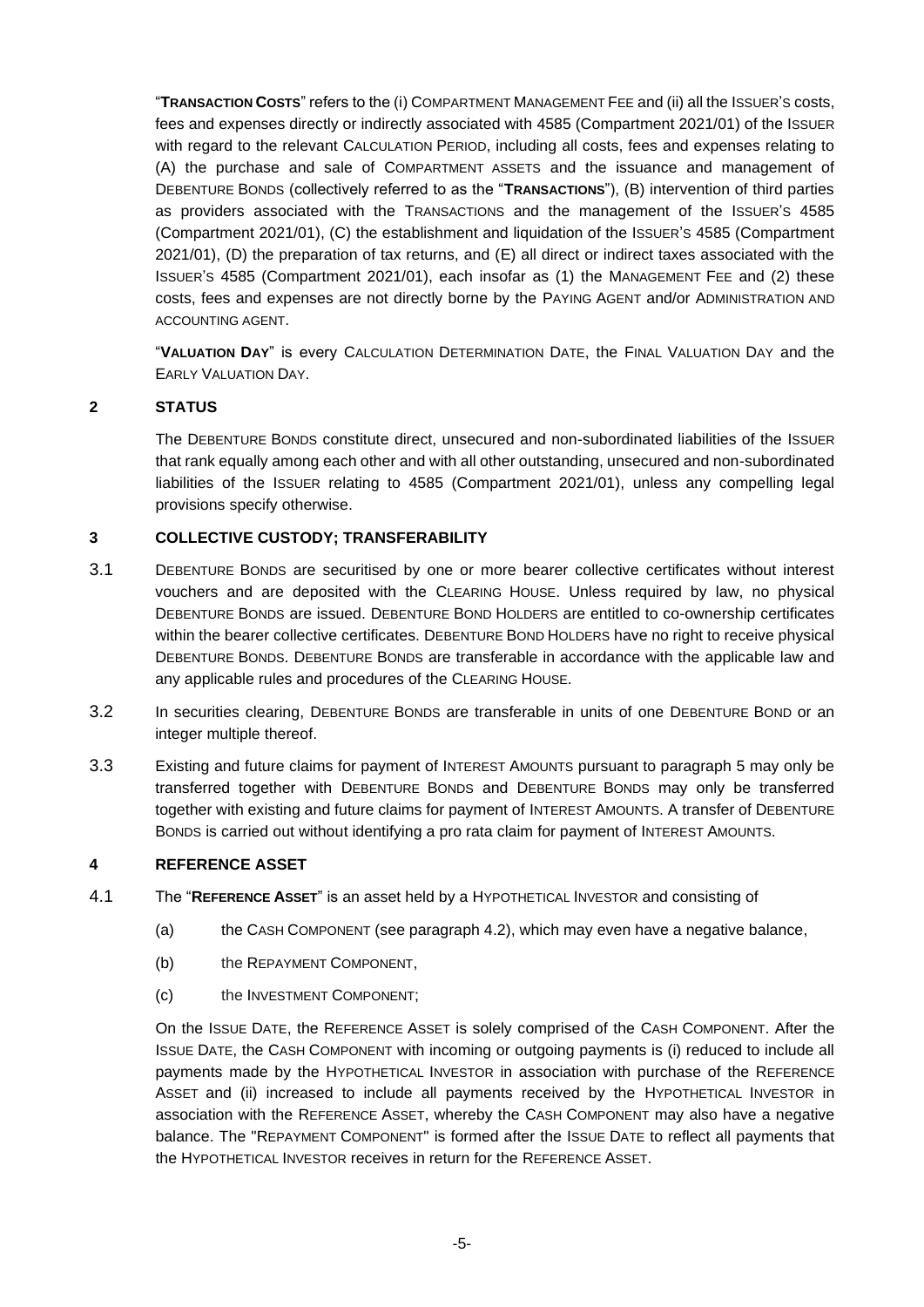- <span id="page-5-1"></span>4.2 The "**CASH COMPONENT**" refers to the ISSUED NOMINAL AMOUNT on the ISSUE DATE less, if applicable, the accumulated COST LIQUIDITY RESERVE (unless these costs have already been considered under (b) below) on the ISSUE DATE and subsequently at the end of each CALCULATION PERIOD
	- (a) the sum of (i) the CASH COMPONENT at the end of the immediately preceding CALCULATION PERIOD; (ii) all payments the HYPOTHETICAL INVESTOR would have received associated with the REFERENCE ASSET held by them during the relevant CALCULATION PERIOD; (iii) INTEREST REVENUES from the investment of the CASH COMPONENT during the relevant CALCULATION PERIOD; and (iv) all payments the HYPOTHETICAL INVESTOR receives from third parties during the relevant CALCULATION PERIOD;
	- (b) less (i) the MANAGEMENT FEE for the relevant CALCULATION PERIOD; (ii) the TRANSACTION COSTS for the relevant CALCULATION PERIOD; (iii) the calculated payable interest for a hypothetical leverage for the relevant CALCULATION PERIOD (for a negative CASH COMPONENT value); (iv) the sum of the INTEREST AMOUNTS from the DEBENTURE BONDS that were paid out during the relevant CALCULATION PERIOD; and (v) all payments made by the HYPOTHETICAL INVESTOR in connection with the REFERENCE ASSET.

The CASH COMPONENT represents the calculated figure of a short-term, non-interest bearing, hypothetical deposit with the CUSTODIAN. The ISSUER is entitled to authorise another credit institution with headquarters or a branch in the Grand Duchy of Luxembourg or the Federal Republic of Germany at any time and at their own discretion, as CUSTODIAN.

- 4.3 The "**INVESTMENT COMPONENT**" denotes the values of any listed securities invested in after the ISSUE DATE and physical underlying of Isotopic Ultrafine Copper Powder (the Investment) deposited at Kühne + Nagel (AG&Co) KG secured by the issue of FIATA WAREHOUSE RECEIPTS 4585 according to IGAS research Certificates of chemical analysis of 99,9995% purity made by the Hypothetical INVESTOR on or about the ISSUE DATE.
- 4.4 The following capitalised terms are defined as follows:

"**CUSTODIAN**" Not applicable.

"**HYPOTHETICAL INVESTOR**" refers to a public limited company in accordance with the laws of the Grand Duchy of Luxembourg (*société anonyme*), located in the Grand Duchy of Luxembourg, and which maintains a REFERENCE ASSET on behalf of and on account of a *Compartment* pursuant to the Luxembourg Securitisation Law of 2004 (as amended).

"**INTEREST REVENUE**" means the notional figure of a short-term and interest-bearing Cash Component at the Custodian. At any time the ISSUER is entitled, at its sole discretion, to nominate any other credit institution in the Grand Duchy of Luxembourg or the Federal Republic of Germany for the hypothetical investment of the Cash Component.

"**ASSET AMOUNT**" means the maximum committed REFERENCE ASSET under the existing ASSET DOCUMENTS.

"**ASSET DOCUMENTS**" means the Documentation in relation to the REFERENCE ASSET and the other relevant documents governing the granting of the investment.

# <span id="page-5-0"></span>**5 INTEREST**

5.1 Subject to the occurrence of a MARKET DISTURBANCE and to the provision in section 5.3, the ISSUER will provide an interest payment on the DEBENTURE BONDS with regard to their NOMINAL AMOUNT on each INTEREST PAYMENT DATE (payable in arrears) if not already redeemed completely or partially. After the maturity date or the early maturity date, no further interest payments will be made. In this context, the following terms have the following meanings in capital letters: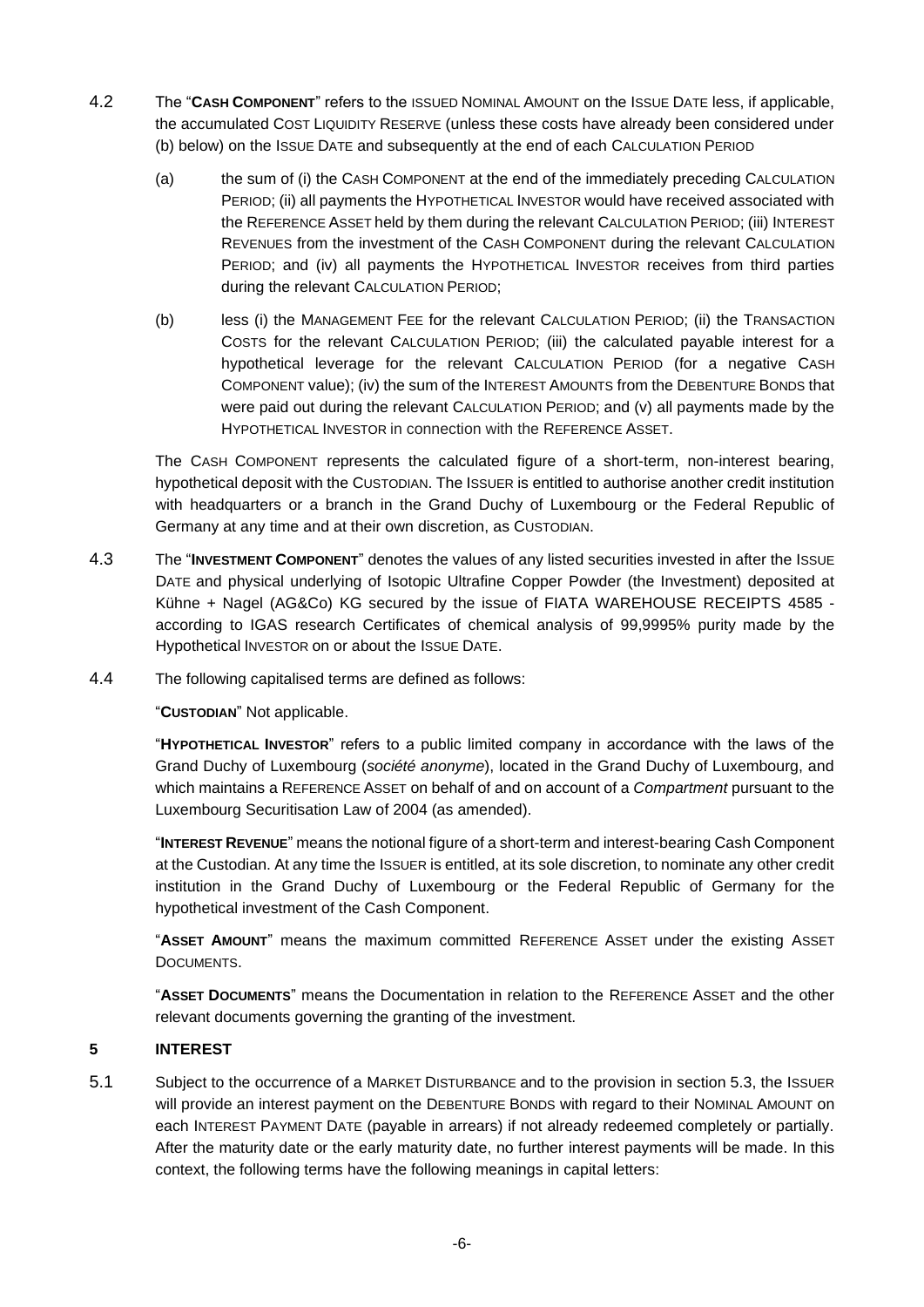**"Interest Payment Date"** is every February 24th of each calendar year and the Maturity Date is the last Interest Payment Date. The first Interest Payment Date will be the 24th of February 2022. If an Interest Payment Date is not a Bank Working Day and falls on the last two days of a month, the Interest Payment Date will be established at the last Bank Working Day of the month (payment of any reduced interest will not be considered by such deferral).

"**CALCULATION PERIOD**" is each period from the ISSUE DATE (inclusive) and up to the first INTEREST PAYMENT DATE (exclusive), and thereafter from each INTEREST PAYMENT DATE (inclusive) up to the subsequent INTEREST PAYMENT DATE (exclusive). The last period is from the last INTEREST PAYMENT DATE (inclusive) till the MATURITY DATE.

"**INTEREST DETERMINATION DATE**" is always the 15th of February of each calendar year. The first INTEREST DETERMINATION DATE will be the 15<sup>th</sup> of February 2022.

In the event of a MARKET DISTURBANCE (paragraph [7\)](#page-7-0), the INTEREST DETERMINATION DATE shifts, as does the corresponding associated INTEREST PAYMENT DATE, without the ISSUER being required to pay additional interest or other amounts to DEBENTURE BOND HOLDERS.

5.2 The ADMINISTRATION AND ACCOUNTING AGENT will calculate the AMOUNT OF INTEREST to be paid on a DEBENTURE BOND on the relevant INTEREST PAYMENT DATE, in each case calculated on the immediately preceding INTEREST DETERMINATION DATE in accordance with the following formula and in the SPECIFIED CURRENCY:

$$
IA = (CC - LR) / DSA
$$

where:

"**IA**" is the current INTEREST AMOUNT;

"**CC**" is the CASH COMPONENT;

"**LR**" is the LIQUIDITY RESERVE;

"**DSA**" is the amount of outstanding DEBENTURE BONDS on the respective INTEREST DETERMINATION DATE.

5.3 The ADMINISTRATION AND ACCOUNTING AGENT will arrange for the relevant Interest Amount to be distributed to the DEBENTURE BOND HOLDERS and the ISSUER by making an announcement in accordance with paragraph [14.](#page-11-0) All certificates, communications, reports, assessments, calculations, quotes and decisions that are made, issued, gathered or obtained by the ADMINISTRATION AND ACCOUNTING AGENT for the purposes stipulated here in paragraph [5](#page-5-0) are (unless any obvious error is apparent) binding for the ISSUER, the PAYING AGENT and the DEBENTURE BOND HOLDERS.

# <span id="page-6-0"></span>**6 MATURITY, REDEMPTION**

- 6.1 The term of the DEBENTURE BONDS shall cease on the MATURITY DATE subject to extraordinary termination by the DEBENTURE BOND HOLDERS or the ISSUER.
- 6.2 Unless previously partially or completely redeemed, the ISSUER pays the REDEMPTION AMOUNT to each DEBENTURE BOND HOLDERS for each DEBENTURE BOND on the MATURITY DATE in accordance with these TERMS OF ISSUE, unless there is the occurrence of a MARKET DISTURBANCE. The ADMINISTRATION AND ACCOUNTING AGENT will calculate the REDEMPTION AMOUNT to be paid (the "**REDEMPTION AMOUNT**") on a DEBENTURE BOND on the FINAL VALUATION DAY or immediately afterwards in accordance with the following formula and in the SPECIFIED CURRENCY:

$$
RA = (RC - CC) / DSA
$$

where: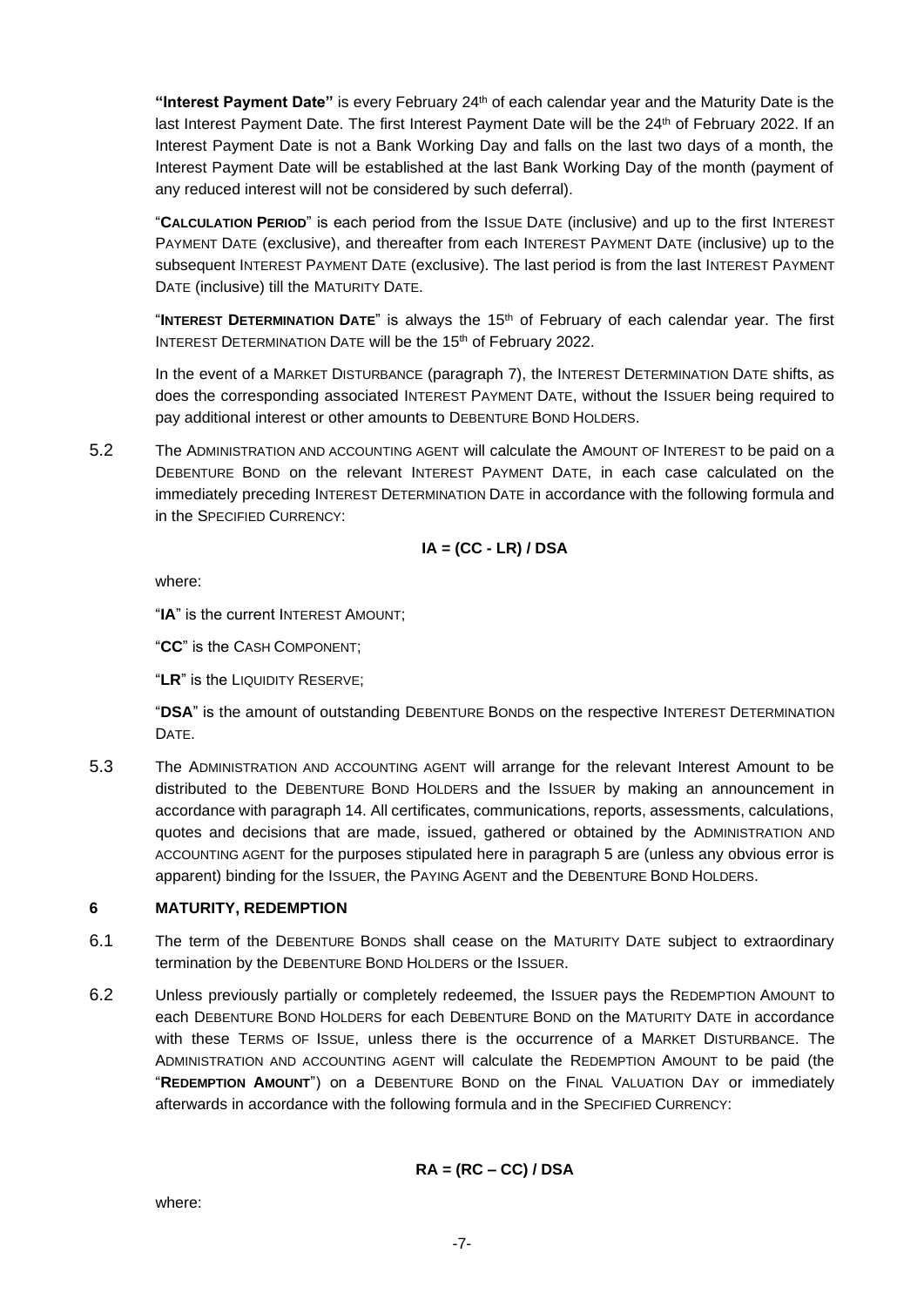"**RA**" is the REDEMPTION AMOUNT;

"**RC**" is the REPAYMENT COMPONENT;

"**CC**" is the CASH COMPONENT;

"**DSA**" is the amount of outstanding DEBENTURE BONDS on the Final Valuation DAY.

"**FINAL VALUATION DAY**" is the 10th Bank Working Day before the MATURITY DATE. In the event of a MARKET DISTURBANCE (paragraph [7\)](#page-7-0), the FINAL VALUATION DAY shifts, as does the corresponding MATURITY DATE, without the ISSUER being required to pay additional interest or other amounts to DEBENTURE BOND HOLDERS.

The ADMINISTRATION AND ACCOUNTING AGENT will arrange for the REDEMPTION AMOUNT to be distributed to the DEBENTURE BOND HOLDERS and the ISSUER by making an announcement in accordance with paragraph [14.](#page-11-0) All certificates, communications, reports, assessments, calculations, quotes and decisions that are made, issued, gathered or obtained by the ADMINISTRATION AND ACCOUNTING AGENT for the purposes stipulated here in paragraph [6](#page-6-0) are (unless any obvious error is apparent) binding for the ISSUER, the PAYING AGENT and the DEBENTURE BOND HOLDERS.

# <span id="page-7-0"></span>**7 MARKET DISTURBANCES**

7.1 If the ADMINISTRATION AND ACCOUNTING AGENT determines that a MARKET DISTURBANCE occurred on a VALUATION DAY, subject to paragraph [7.3,](#page-8-0) the VALUATION DAY is the next DESIGNATED REFERENCE ASSET VALUATION DAY where the ADMINISTRATION AND ACCOUNTING AGENT determines that no MARKET DISTURBANCE persists. In this context, the following are defined as:

"**CASH COMPONENT VALUATION DAY**", with regard to CASH COMPONENTS, is the BANK WORKING DAY on which the assessment and transferability by the HYPOTHETICAL INVESTOR are possible.

"**DESIGNATED REFERENCE ASSET VALUATION DAY**" is (i) every BANK WORKING DAY with regard to the CASH COMPONENT and (ii) with regard to the REFERENCE ASSET a day in accordance with the ASSET DOCUMENTATION of the REFERENCE ASSET and (iii) with regard to the INVESTMENT COMPONENT VALUATION DAY.

"**INVESTMENT COMPONENT VALUATION DAY**", with regard to the INVESTMENT COMPONENTS, is the BANK WORKING DAY on which the assessment and transferability by the HYPOTHETICAL INVESTOR are possible.

"**ASSET VALUATION DAY**", with regard to the REFERENCE ASSET, is a day on which the HYPOTHETICAL INVESTOR can receive and transfer payments from the REFERENCE ASSET and on which no credit event occurs.

"**MARKET DISTURBANCE**" is the occurrence of a VALUATION DISTURBANCE, with regard to the FINAL VALUATION DAY and the EARLY VALUATION DAY.

"**REFERENCE ASSET VALUATION DISTURBANCE**" refers to a circumstance in which a DESIGNATED REFERENCE ASSET VALUATION DAY for the CASH COMPONENT and/or the REFERENCE ASSET is not a REFERENCE ASSET VALUATION DAY or this REFERENCE ASSET VALUATION DAY is continuously postponed.

"**REFERENCE ASSET VALUATION DAY** is every day that is (i) a CASH COMPONENT VALUATION DAY (ii) a ASSET VALUATION DAY and (iii) an INVESTMENT COMPONENT VALUATION DAY.

7.2 The ADMINISTRATION AND ACCOUNTING AGENT will endeavour to notify the DEBENTURE BOND HOLDERS immediately that a MARKET DISTURBANCE has occurred in accordance with paragraph [14.](#page-11-0) However, there is no obligation to provide notification.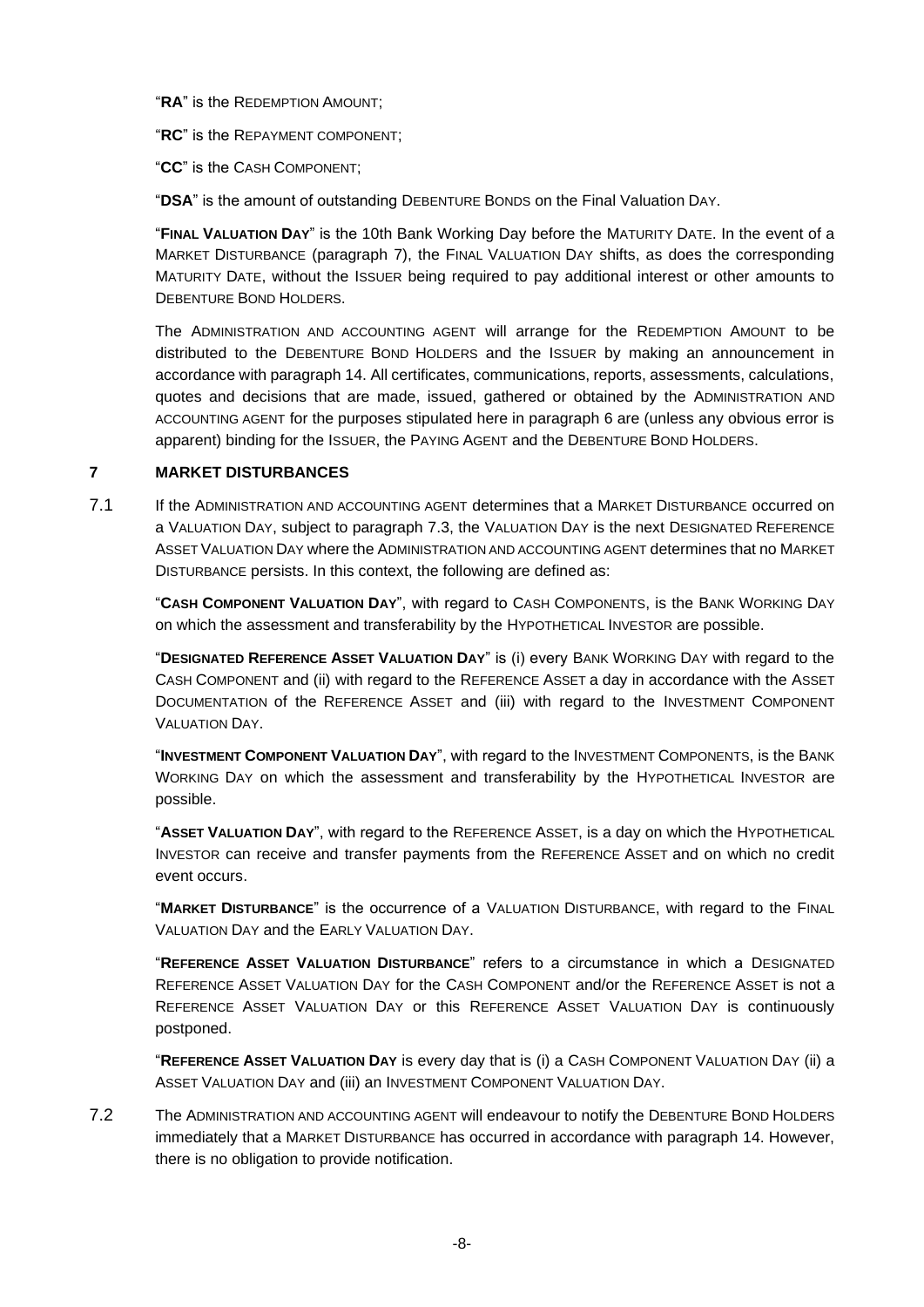- <span id="page-8-0"></span>7.3 If the FINAL VALUATION DAY or EARLY VALUATION DAY has been postponed for more than 30 days under the provisions of this paragraph and a MARKET DISTURBANCE persists as determined by the ADMINISTRATION AND ACCOUNTING AGENCY on the immediately subsequent BANK WORKING DAY, this day (the existence of the MARKET DISTURBANCE notwithstanding) counts as the relevant VALUATION DAY and the ADMINISTRATION AND ACCOUNTING AGENT will determine the REDEMPTION AMOUNT at its own reasonable discretion and taking up to three previously obtained purchase offers from POTENTIAL BUYERS of the REFERENCE ASSET into consideration. The ADMINISTRATION AND ACCOUNTING AGENT will fix the REDEMPTION AMOUNT at the highest of the purchase offers received in this manner, which applies to the REFERENCE ASSET. If the only purchase offers available to the ADMINISTRATION AND ACCOUNTING AGENT are those that correspond to less than the REFERENCE ASSET, the ADMINISTRATION AND ACCOUNTING AGENT will take this and the purchase offers obtained into proportional consideration at their own reasonable discretion. In determining the REDEMPTION AMOUNT, the ADMINISTRATION AND ACCOUNTING AGENT may also take into consideration all fees, costs, taxes and expenses incurred in relation with the redemption of REFERENCE ASSET by the HYPOTHETICAL INVESTOR. If no offers are submitted by POTENTIAL BUYERS or a sale and/or transfer of the REFERENCE ASSET to a POTENTIAL BUYER is prohibited or excluded, the REDEMPTION AMOUNT is zero. In this context, "POTENTIAL BUYER" is any market participant considered under the ADMINISTRATION AND ACCOUNTING AGENT'S reasonable discretion as a purchaser of the REFERENCE ASSET in the secondary market because it can be approved as a lender of the REFERENCE ASSET in accordance with the ASSET DOCUMENTS.
- 7.4 In the event of a MARKET DISTURBANCE, the maturity of the payments to be made by the ISSUER corresponding to the DEBENTURE BONDS is postponed until the ADMINISTRATION AND ACCOUNTING AGENT has gathered the necessary information pursuant to the above provisions. Additional interest or other payments are not owed as a result of this postponement.

## **8 ADJUSTMENTS**

- 8.1 If, in the opinion of the ADMINISTRATION AND ACCOUNTING AGENT, POTENTIAL GROUNDS FOR ADJUSTMENT arise with regard to the REFERENCE ASSET at any time during the term of the DEBENTURE BONDS that, at the ADMINISTRATION AND ACCOUNTING AGENT'S reasonable discretion, has a significant effect on the value of REFERENCE ASSET (weakening or strengthening the value) or on the calculation of the INTEREST AMOUNT, the REDEMPTION AMOUNT, the EARLY REDEMPTION AMOUNT or another amount payable for the DEBENTURE BONDS, the ADMINISTRATION AND ACCOUNTING AGENT is entitled, but not required (the provisions in paragraph 16.2 notwithstanding)
	- (a) to undertake one or more appropriate adjustment(s) regarding the calculation of the INTEREST AMOUNT, the REDEMPTION AMOUNT, the EARLY REDEMPTION AMOUNT or another amount payable for the DEBENTURE BONDS, or all other requirements necessary for these calculations and/or to accommodate weakening or strengthening effects they deem appropriate to provide for POTENTIAL GROUNDS FOR ADJUSTMENT; and
	- (b) to determine the cut-off date(s) for the relevant adjustment(s).

In the event of a necessary adjustment, the ADMINISTRATION AND ACCOUNTING AGENT will undertake all reasonable efforts to ensure that the economic position of DEBENTURE BOND HOLDERS is altered as little as possible. The ADMINISTRATION AND ACCOUNTING AGENT will take the time until maturity of the DEBENTURE BONDS and the latest available net asset value for the REFERENCE ASSET into account when making an adjustment.

- 8.2 "**POTENTIAL GROUNDS FOR ADJUSTMENT**" with regard to the REFERENCE ASSET, they refer to the occurrence of one of the following:
	- (a) a full or partial purchase call of the REFERENCE ASSET
	- (b) a SUCCESSION EVENT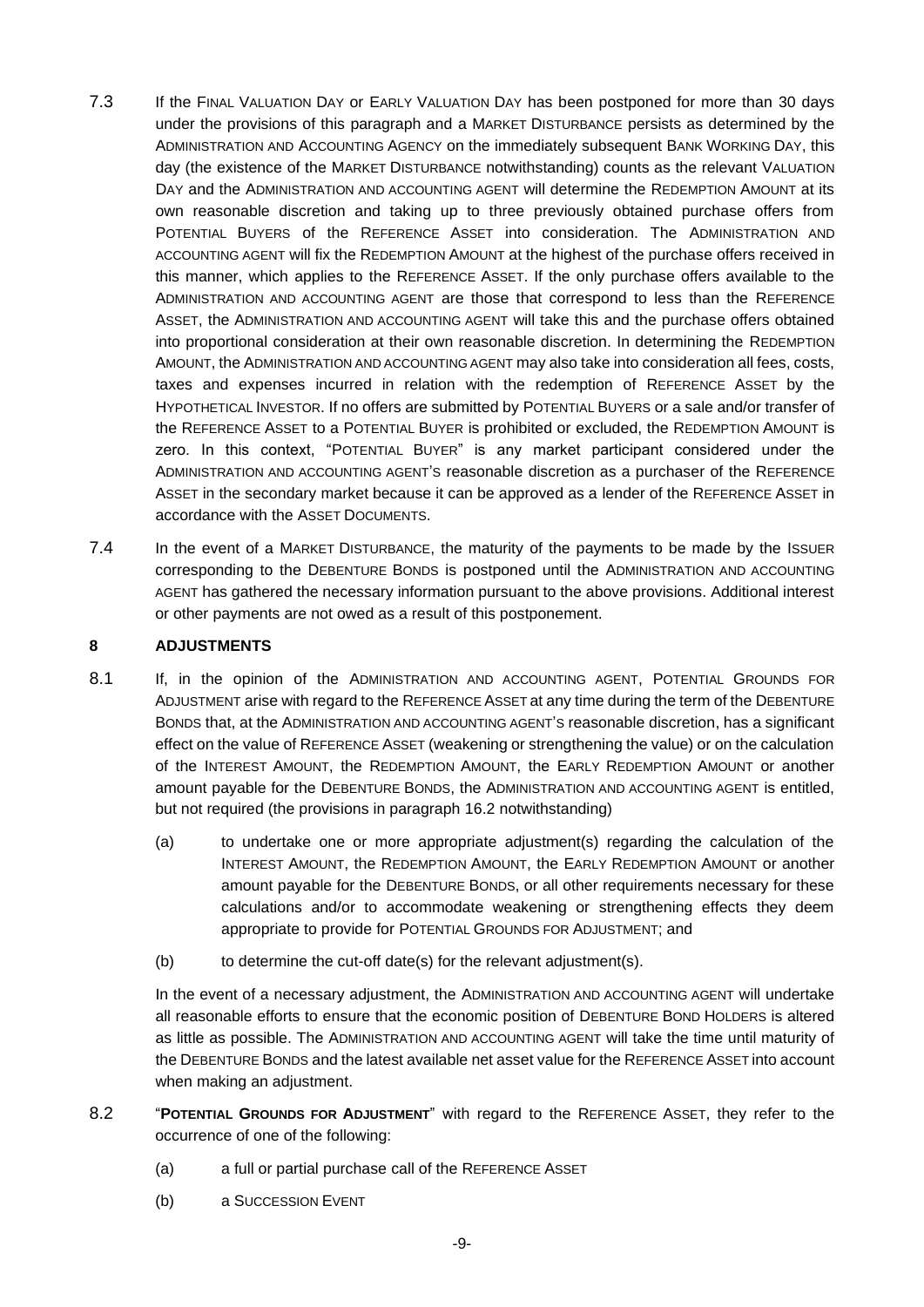- (c) a full or partial early sell of the REFERENCE ASSET prior to the end of the term stipulated in the ASSET DOCUMENTS;
- (d) all or substantially all assets of the REFERENCE ASSET are nationalised or are subject to expropriation or are otherwise transferred to a government body, authority or other state agency or department of this agency;
- (e) subject to the provisions of paragraph 16.2, a modification, with regard to the REFERENCE ASSET, a modification or modification of the ASSET DOCUMENTS which, in the reasonable opinion of the ADMINISTRATION AND ACCOUNTING AGENT, is expected to affect the position of the REFERENCE ASSET or the rights of the HYPOTHETICAL INVESTOR in comparison to those applicable on the ISSUE DATE;
- (f) an increase in hedging costs, this means that the ISSUER, or a third party with which the ISSUER has entered into a hedging transaction with respect to their obligations under the DEBENTURE BONDS, must pay a significantly higher amount in taxes, fees, costs or expenses compared to the prevailing rates on the ISSUE DATE (with the exception of brokerage fees) in order to
	- (i) undertake, purchase, renew, exchange, maintain, dissolve or sell a transaction or an asset that it considers necessary in order to hedge the price risk with regard to the DEBENTURE BONDS;
	- (ii) realise, obtain or transfer the value of such a transaction or asset

whereby a significantly higher amount is not, solely, resulting from a deterioration in a counterparty's creditworthiness, is not considered as an increase in hedging costs;

- (g) any other exceptional COMPANY event, i.e.
	- (i) a ban or restriction on the sale and/or transfer of the ASSET to a POTENTIAL BUYER for any reason whatsoever;
	- (ii) payments that are inconsistent with the ASSET'S normal payment schedule, as determined by the ADMINISTRATION AND ACCOUNTING AGENT; or
- (h) any other event that has the effect of diluting or increasing the theoretical value of the REFERENCE ASSET.

# **9 CALCULATIONS; MONETARY PAYMENTS**

- 9.1 The amounts payable on the DEBENTURE BONDS are calculated by the ADMINISTRATION AND ACCOUNTING AGENT and are announced in accordance with paragraph [14.](#page-11-0) Calculations are (unless there is any obvious error) final and binding for DEBENTURE BOND HOLDERS.
- 9.2 In every respect, all payments made by the ISSUER are subject to the applicable laws, provisions and procedures of the place of payment. The ISSUER assumes no liability in the event that it should not be in a position to carry out the payments owed under the DEBENTURE BONDS on account of these laws, provisions and procedures.
- 9.3 The ISSUER will initiate a payment for the accounts of DEBENTURE BOND HOLDERS for the amounts payable to the CLEARING HOUSE, pursuant to these TERMS OF ISSUE, via the CLEARING HOUSE'S PAYING AGENT. Upon payment of the amounts to the CLEARING HOUSE, the ISSUER is released from their payment obligations under the TERMS OF ISSUE.
- 9.4 All taxes, fees or other charges incurred in connection with monetary payments are to be borne and paid by the DEBENTURE BOND HOLDERS. The ISSUER and the PAYING AGENT are entitled to withhold any taxes, fees or charges that are to be paid by the DEBENTURE BOND HOLDERS from these monetary payments in accordance with the previous sentence.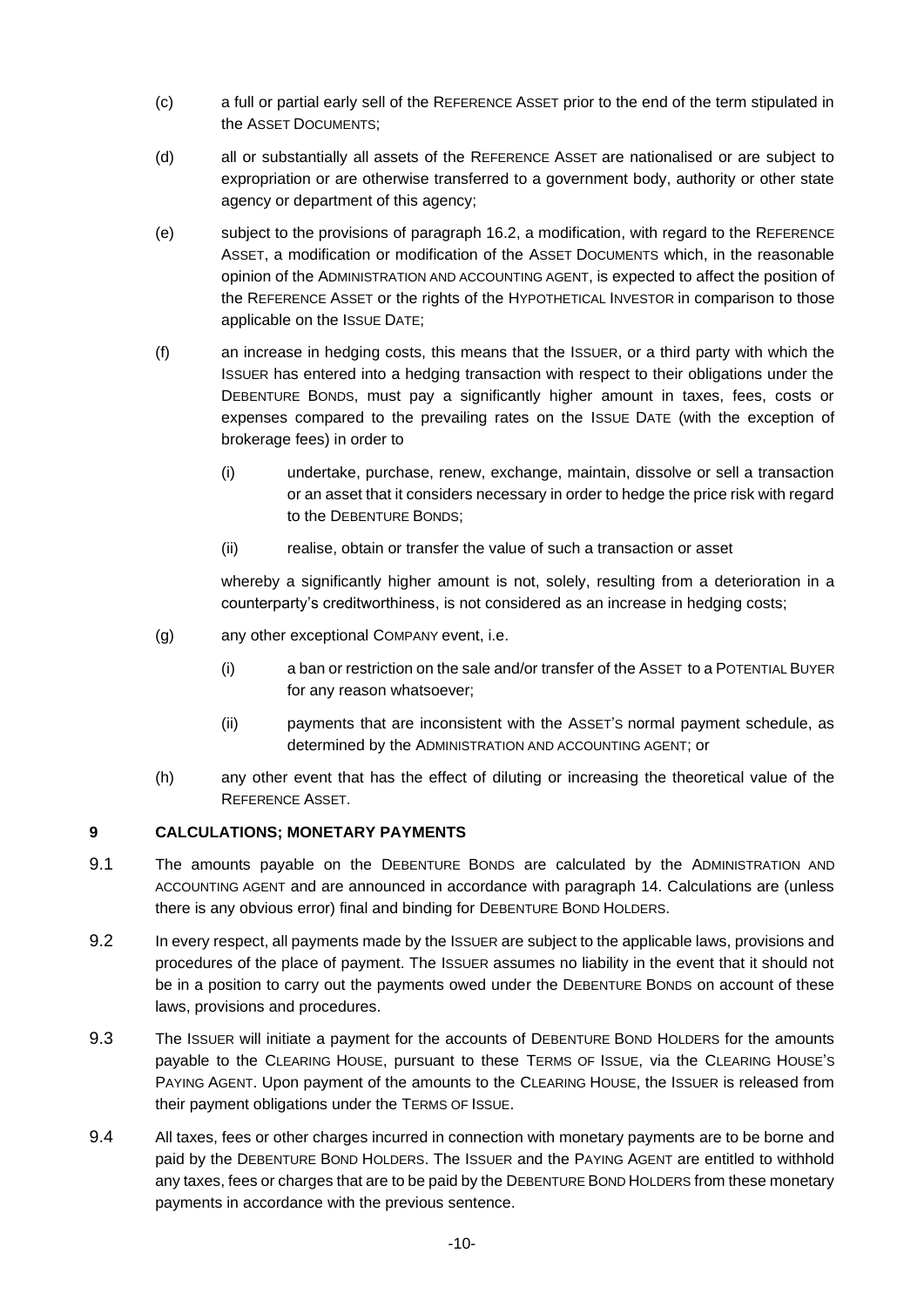- 9.5 Payments due on DEBENTURE BONDS are to be carried out in the SPECIFIED CURRENCY and subject to applicable fiscal and other regulations and provisions.
- 9.6 If the INTEREST PAYMENT DATE or the REDEMPTION DAY or rather the EARLY REDEMPTION DAY falls on a day that is not a BANK WORKING DAY, the DEBENTURE BOND HOLDERS are not entitled to payment until the immediately subsequent BANK WORKING DAY. The DEBENTURE BOND HOLDERS are not entitled to request further interest or other payments due to this postponement.
- 9.7 To clarify: there will be no interest payment on the amounts to be paid under the DEBENTURE BONDS between the INTEREST PAYMENT DATE, the MATURITY DATE or the EARLY REDEMPTION DAY and the actual receipt of the relevant payment.

## <span id="page-10-1"></span>**10 NO SUBMISSION OF AN APPLICATION FOR INSOLVENCY**

- <span id="page-10-0"></span>10.1 The DEBENTURE BOND HOLDERS must agree not to file for any dissolution of the ISSUER or the COMPANY, nor to initiate any insolvency proceedings on the assets of the ISSUER or the COMPANY or any similar proceedings for the settlement of the ISSUER or the COMPANY or their assets, nor to join any such claim by a third party, with the exception of the enforcement of claims in the event of liquidation proceedings filed by another person and steps to obtain a statement or decision regarding the obligations of the ISSUER hereto.
- 10.2 If a DEBENTURE BOND HOLDERS files for the dissolution of the ISSUER or the COMPANY, initiates insolvency proceedings on the assets of the ISSUER or the COMPANY or any similar proceedings for the settlement of the ISSUER or the COMPANY or their assets, or joins any such claim by a third party contrary to paragraph [10.1,](#page-10-0) they lose all rights specified in paragraph [1.2.](#page-1-0)

# **11 COMPARTMENT ASSETS**

- 11.1 The ISSUER will use the net proceeds from the issuance of DEBENTURE BONDS for the purpose of replicating the investment and risk profile of the REFERENCE ASSET (e.g. either by investing in the REFERENCE ASSET on the basis of a "synthetic" figure (e.g. in the form of a total return swap)) (the "**COMPARTMENT ASSETS**"). The ISSUER is not required to directly invest the issuance proceeds into the REFERENCE ASSET.
- 11.2 The COMPANY undertakes not to enter into any other obligations in connection with 4585 (Compartment 2021/01) and in particular with regard to the COMPARTMENT ASSETS held in this compartment other than those arising from or in connection with the direct or indirect representation of the REFERENCE ASSET'S investment and risk profile.
- 11.3 The COMPANY undertakes to limit obligations that are not related to 4585 (Compartment 2021/01) to other compartments or the COMPANY'S parent company and to include limitation clauses that essentially correspond to the provisions in paragraphs [10](#page-10-1) and [12](#page-10-2) in all future contracts on the obligations of 4585 (Compartment 2021/01). 4585 (Compartment 2021/01) is not liable for the COMPANY'S other compartments.

#### <span id="page-10-2"></span>**12 LIMITED RECOURSE**

12.1 All claims that the DEBENTURE BOND HOLDERS may assert against the ISSUER are limited to the proceeds from the liquidation of COMPARTMENT ASSETS. The settlement of the DEBENTURE BOND HOLDERS' claims is carried out on a pro rata basis in the NOMINAL AMOUNT of DEBENTURE BONDS held by the relevant DEBENTURE BOND HOLDERS based on the total NOMINAL AMOUNT of any outstanding DEBENTURE BONDS. The ISSUER is not required to make any payments in addition to the distribution of the proceeds from the liquidation of COMPARTMENT ASSETS. DEBENTURE BOND HOLDERS may not make any claims to the issue or delivery of COMPARTMENT ASSETS. In the event that the COMPARTMENT ASSETS are inadequate to cover the ultimate complete settlement of claims by DEBENTURE BOND HOLDERS, the ISSUER is not required to pay any shortfall and DEBENTURE BOND HOLDERS may not assert any further claims against the ISSUER. The COMPARTMENT ASSETS and the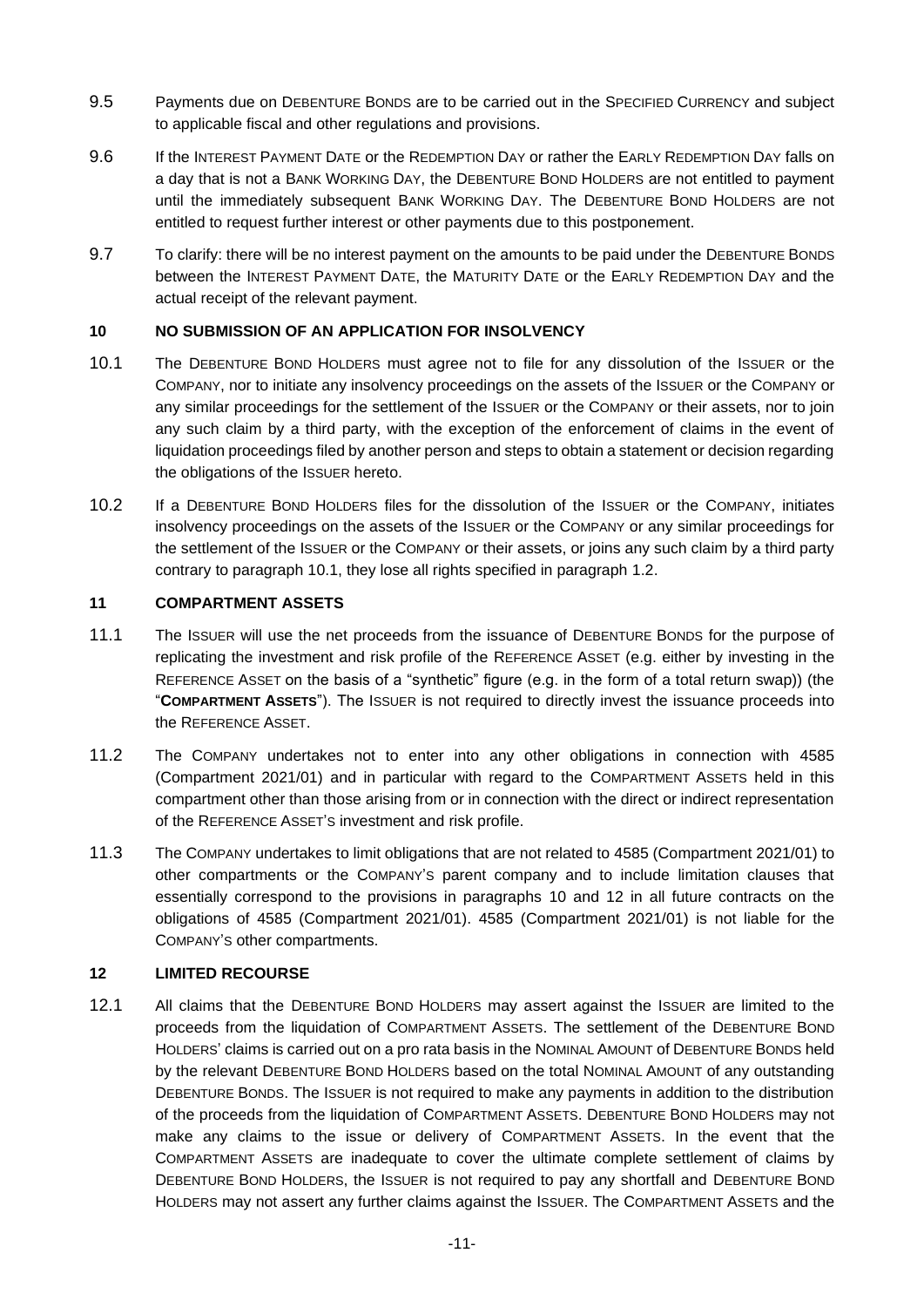proceeds from their liquidation are considered "not ultimately adequate" if no further COMPARTMENT ASSETS are available at this time and no further proceeds can be realised for the settlement of outstanding claims by DEBENTURE BOND HOLDERS. In this case, the right to complete redemption does not apply. DEBENTURE BOND HOLDERS do not have access to other COMPANY accounts or assets.

- 12.2 The ISSUER'S payment obligations resulting from or in connection with these TERMS OF ISSUE are always subject to the condition that the ISSUER has actually received a corresponding payment from the liquidation of the COMPARTMENT ASSETS in good time before the deadline for each claim for payment. If the ISSUER has not actually received such a payment in full (be it because of a tax deduction or any other reason), DEBENTURE BOND HOLDERS may only make a claim for payment amounting to the proportion of their DEBENTURE BONDS to all amounts actually paid to the ISSUER from the liquidation of the COMPARTMENT ASSETS. Furthermore, DEBENTURE BOND HOLDERS are not entitled to make claims in these cases, particularly not with regard to any assets of other COMPANY compartments.
- 12.3 DEBENTURE BOND HOLDERS are not entitled to make any direct legal claims whatsoever against the ISSUER or recipients of COMPARTMENT ASSETS.

## **13 PAYING AGENT AND ADMINISTRATION AND ACCOUNTING AGENT**

- 13.1 ISP Securities Ltd based in Zurich, assumes the function of PAYING AGENT. The ISSUER is entitled at any time to replace the PAYING AGENT with another bank or financial institution with similar creditworthiness whose main branch or subsidiary is located in the Grand Duchy of Luxembourg or the Federal Republic of Germany (an "**INSTITUTION**"), to authorise one or more additional PAYING AGENTS and to revoke their authorisation at any time. Replacements, authorisations and revocations must be announced immediately in accordance with paragraph [14.](#page-11-0) The PAYING AGENT may resign as PAYING AGENT at any time. Such resignation will only become effective only with the authorisation of another INSTITUTION as PAYING AGENT by the ISSUER. Resignations and authorisations must be announced immediately in accordance with paragraph [14.](#page-11-0)
- 13.2 FVD SERVICES SA, with its registered office at 17, Rue de Flaxweiler, Grevenmacher, Luxembourg, assumes the function of ADMINISTRATION AND ACCOUNTING AGENT. The ISSUER is entitled at any time to replace the ADMINISTRATION AND ACCOUNTING AGENT with an INSTITUTION located in Germany or Luxembourg and to revoke their authorisation at any time. Replacements, authorisations and revocations must be announced immediately in accordance with paragraph [14.](#page-11-0) The ADMINISTRATION AND ACCOUNTING AGENT is entitled to resign as ADMINISTRATION AND ACCOUNTING AGENT at any time. Such resignation will become effective only with the authorisation of another INSTITUTION as ADMINISTRATION AND ACCOUNTING AGENT by the ISSUER. Resignations and authorisations must be announced immediately.
- 13.3 The PAYING AGENT and THE ADMINISTRATION AND ACCOUNTING AGENT exclusively act as vicarious agents of the ISSUER and are in no way accountable to the DEBENTURE BOND BEARERS. The PAYING AGENT and the ADMINISTRATION AND ACCOUNTING AGENT are exempted from the self-contracting restrictions and the prohibition of self-dealing.
- 13.4 Neither the ISSUER nor the PAYING AGENT are required to verify the authorisation of the party presenting the DEBENTURE BONDS.

#### <span id="page-11-0"></span>**14 ANNOUNCEMENTS**

Where permitted, the ISSUER will provide announcements in accordance with the requirements of the laws in effect in Luxembourg through a notice to the CLEARING HOUSE to be forwarded to DEBENTURE BOND HOLDERS or provided directly to DEBENTURE BOND HOLDERS. Announcements via the CLEARING HOUSE are valid on the third day after notice is given to the CLEARING HOUSE; direct notifications are deemed effective upon their receipt.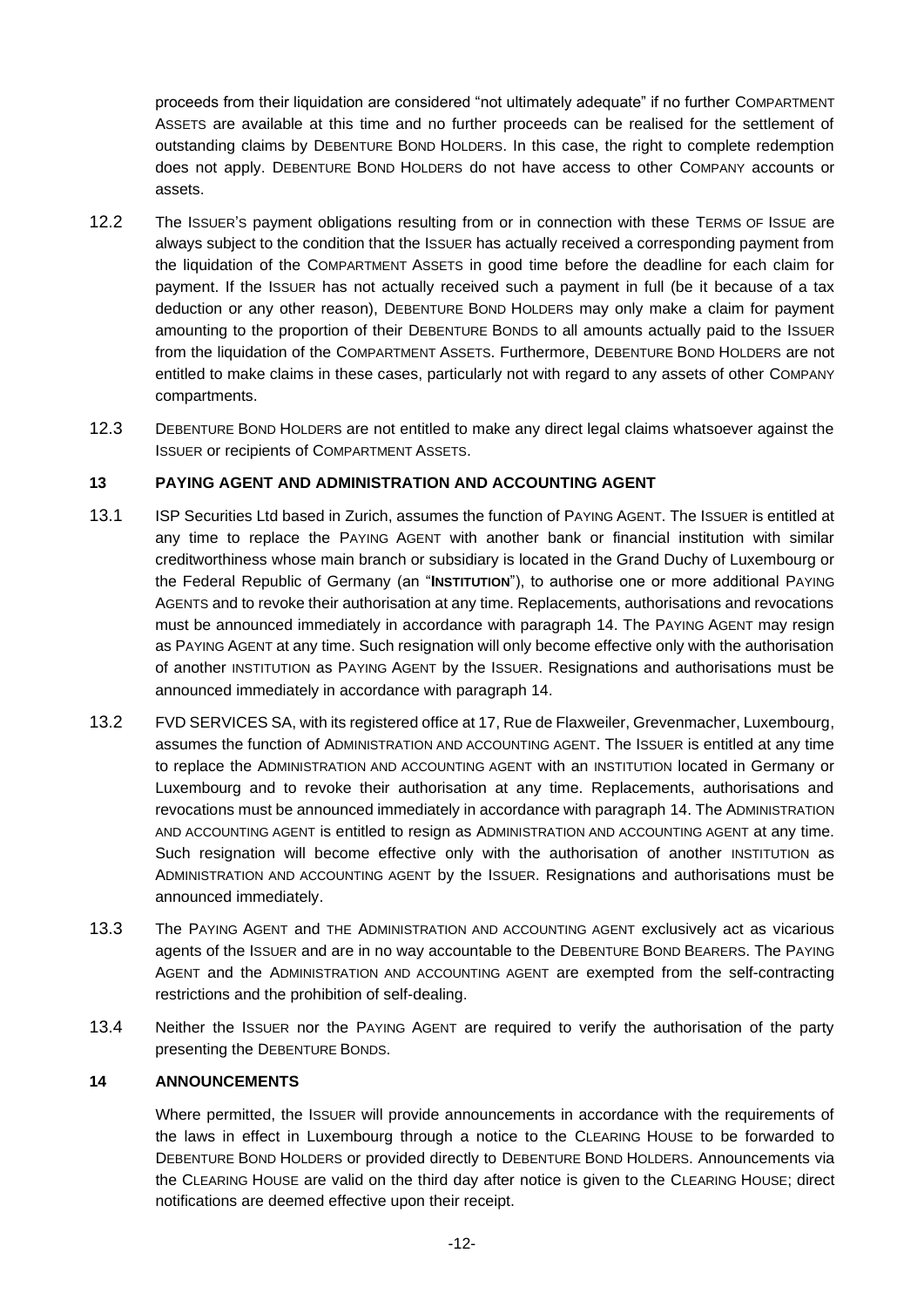## **15 INCREASES; REPURCHASES**

- 15.1 The ISSUER is entitled to issue further Debenture Bonds with the same conditions at any time, which may be combined with the DEBENTURE BONDS, form a single issue with them and increase their number. In the event of such an increase, the term "DEBENTURE BOND" covers all such Debenture Bonds additionally issued.
- 15.2 The ISSUER is entitled, but not obliged, to repurchase DEBENTURE BONDS at any time on the stock market or through over-the-counter transactions at a fair value price. The ISSUER is not required to report this to DEBENTURE BOND HOLDERS. The repurchased DEBENTURE BONDS may be invalidated, held, resold or used by the ISSUER in any other way.

## <span id="page-12-0"></span>**16 TERMINATION OF DEBENTURE BONDS**

- 16.1 Neither the ISSUER nor the DEBENTURE BOND HOLDERS are entitled to terminate DEBENTURE BONDS.
- 16.2 The ISSUER is entitled, but not required, to terminate DEBENTURE BONDS in extraordinary circumstances by giving notice pursuant to paragraph [14](#page-11-0) and to repay them on the EARLY REDEMPTION DAY designated by the ISSUER to be immediately announced pursuant to paragraph [14](#page-11-0) and the following provisions on EARLY REDEMPTION AMOUNTS if the ISSUER determines at its own reasonable discretion that
	- (a) the ISSUER will lose their authorisation pursuant to the LAW OF 2004;
	- (b) an insolvency proceeding or similar process under applicable law was filed for the ISSUER regarding the ISSUER'S assets;
	- (c) with regard to REFERENCE ASSET, payments are not made or are not paid in full to the HYPOTHETICAL INVESTOR in accordance with the relevant provisions underlying REFERENCE ASSET despite being due;
	- (d) a mandatory return is ordered for all or a portion of the REFERENCE BONDS;
	- (e) a CREDIT EVENT occurs
	- (f) there is an information interruption, as a result of a failure of the REFERENCE ASSET
		- (i) information that it has committed to deliver to the ISSUER, the ADMINISTRATION AND ACCOUNTING AGENT and / or the HYPOTHETICAL INVESTOR; or
		- (ii) information previously provided to the aforementioned persons in accordance with the normal practice of the REFERENCE ASSET, and which the ADMINISTRATION AND ACCOUNTING AGENT considers necessary for the ISSUER and/or the HYPOTHETICAL INVESTOR to comply with the obligations under the REFERENCE ASSET cannot supervise;
	- (g) a LAW AMENDMENT occurs
	- (h) a change is made to the ASSET DOCUMENTS that is expected to have a material adverse effect on the value of the HYPOTHETICAL INVESTOR 's position in the ASSET; or
	- (i) in the opinion of the ADMINISTRATION AND ACCOUNTING AGENT, an adjustment pursuant to paragraph 8 of the TERMS OF ISSUE is not possible or economically appropriate,

and this occurrence has an economically detrimental effect on the DEBENTURE BONDS in the reasonable estimation of the ADMINISTRATION AND ACCOUNTING AGENT.

<span id="page-12-1"></span>16.3 The DEBENTURE BOND HOLDERS are entitled to extraordinarily terminate DEBENTURE BONDS at any time for good cause via registered letter to the ISSUER, recognized by the relevant case law. Pursuant to the preceding sentence, the notice of termination must include adequate documentation of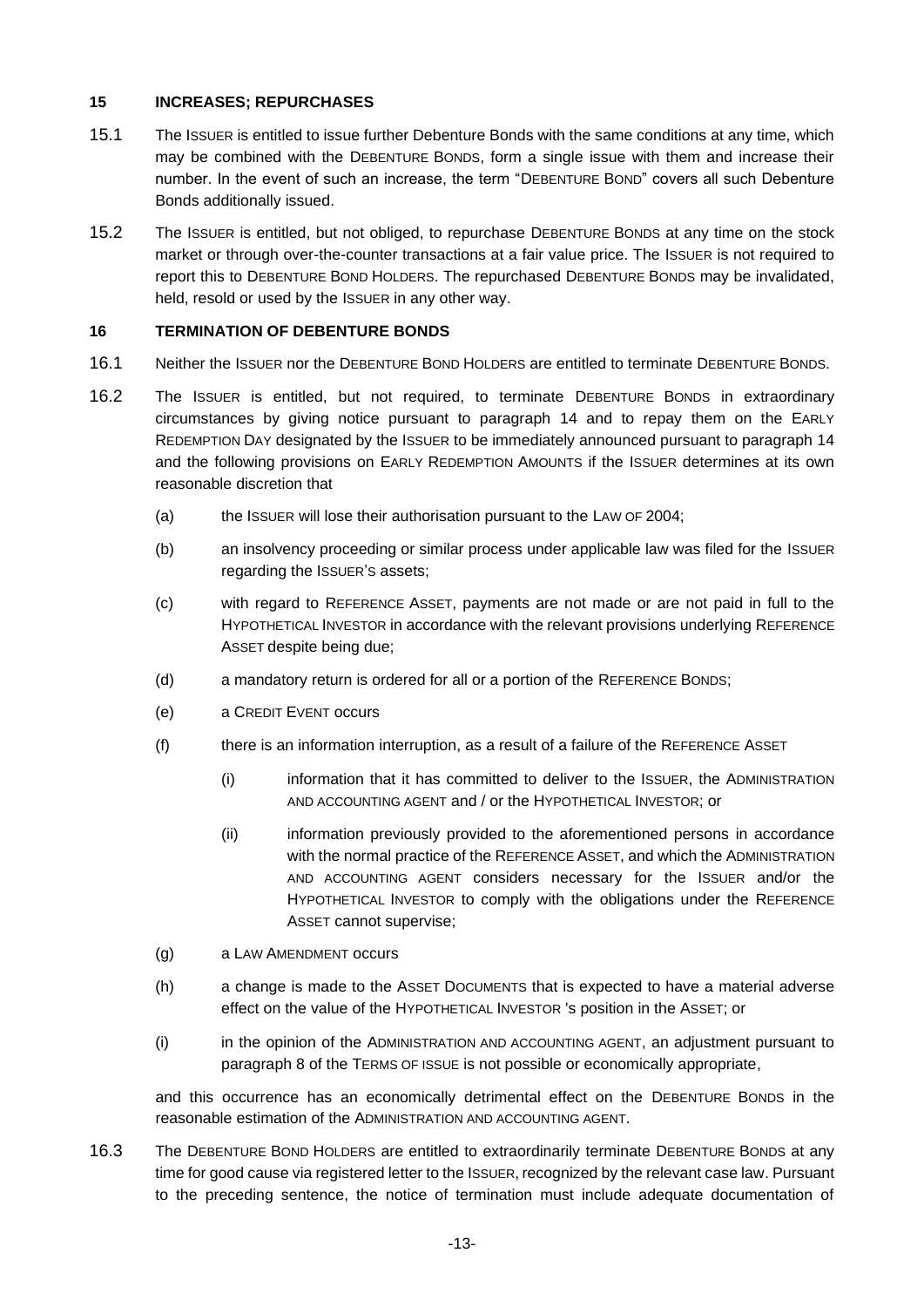ownership of the DEBENTURE BONDS by the relevant DEBENTURE BOND HOLDERS, such as a current deposit statement. Termination comes into effect upon the receipt of the notice of termination by the ISSUER. In such a case, redemption of DEBENTURE BONDS is carried out on the EARLY REDEMPTION DATE and equal to the EARLY REDEMPTION AMOUNT. In particular, good cause for extraordinary termination by the DEBENTURE BOND HOLDERS includes:

- (a) the ISSUER has not made payment of Interest Amounts due under these Terms of issue of Delivery within 90 calendar days of their maturity to the DEBENTURE BOND HOLDERS and, after further 30 calendar days after (i) Notification of the ISSUER of the Non-Performance or (ii) Reminder by the DEBENTURE BOND HOLDERS;
- (b) the dissolution or liquidation of the ISSUER or the COMPANY and the start of insolvency proceedings or similar proceedings against the ISSUER or the COMPANY, including the dismissal or termination of such proceedings due to insufficient assets; and
- (c) in the event of substantial misconduct or fraud by a Member of the Board (Director) of the ISSUER, provided that this misconduct or fraud is (i) established by a valid court decision or (ii) has been acknowledged as misconduct by the Board Member in question unless the ISSUER immediately recalls the Board Member in question.

A DEBENTURE BOND HOLDER'S right of termination ceases if the cause has been rectified prior to the right of termination being exercised, as stipulated here in paragraph [16.3.](#page-12-1)

16.4 According to this paragraph [16,](#page-12-0) the following capitalised terms associated with the termination of DEBENTURE BONDS are defined as follows:

"**EARLY VALUATION DAY**" is (i) the REFERENCE ASSET VALUATION DAY immediately following the date on which the Notification of the DEBENTURE BONDS by the ISSUER or the DEBENTURE BOND BEARERS takes effect, or (ii) if that day is earlier, the day that is 30 days after the CUTOFF-DAY.

"**CUTOFF-DAY**" is the day that is 60 BANKING DAYS after the date on which the Notification of the DEBENTURE BONDS by the ISSUER or the DEBENTURE BOND BEARERS takes effect.

"**EARLY REDEMPTION AMOUNT**" is the amount per DEBENTURE BOND in the SPECIFIED CURRENCY on the EARLY VALUATION DAY specified by the ADMINISTRATION AND ACCOUNTING AGENT as the sum of (i) The CASH COMPONENT on the EARLY VALUATION DAY and (ii) The REPAYMENT COMPONENT on the EARLY VALUATION DAY and (iii) the Net Proceeds on the EARLY VALUATION DAY in the event of a sale of outstanding claims after the CUTOFF-DAY, under consideration of the provisions on MARKET DISTURBANCES (paragraph [7\)](#page-7-0).

"**EARLY REDEMPTION DAY**" is a BANK WORKING DAY within a period of 10 BANK WORKING DAYS following the EARLY VALUATION DAY.

#### **17 STOCK EXCHANGE LISTING**

Between 7 days and 12 months (calculated from the ISSUE DATE), a listing will be arranged at a reputable and recognized stock exchange. The ISSUER will check the necessary measures and initiate them promptly.

#### **18 EXCLUSION OF LIABILITY**

The ISSUER, the ADMINISTRATION AND ACCOUNTING AGENT and the PAYING AGENT shall in no way be liable to DEBENTURE BOND HOLDERS or third parties for a negative performance of the REFERENCE ASSET, the undertaking of payments or other payments of underlying values in accordance with these TERMS OF ISSUE associated with the REFERENCE ASSET.